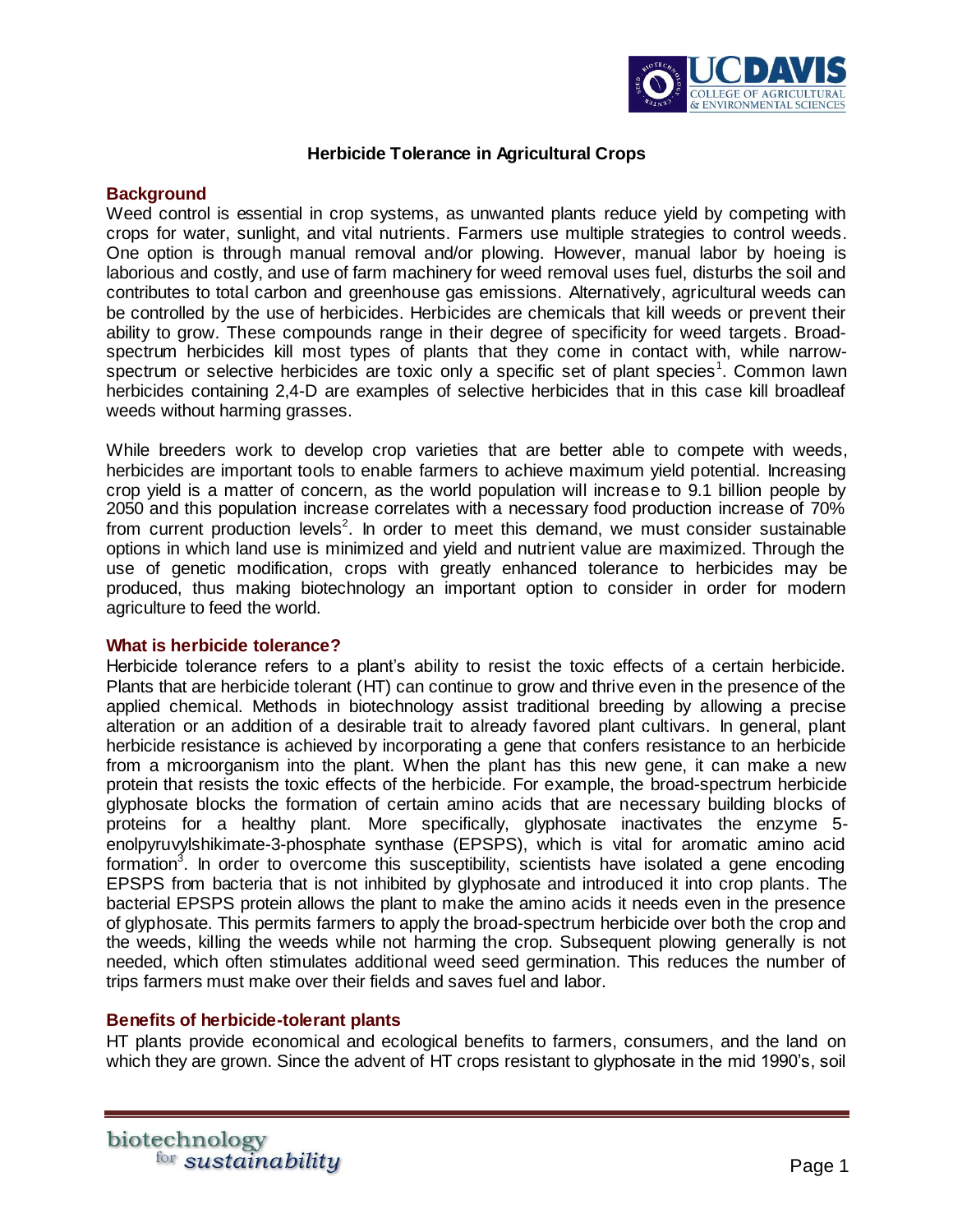

tillage (plowing) of land for soybeans alone has diminished by 23% by those who previously practiced conventional tillage<sup>4</sup>. Reduced tilling helps to preserve soil nutrients and organic matter and reduces soil erosion. Greater availability of soil nutrients also correlates with a reduction in energy-requiring fertilizer production and application. Low or no-till practices enabled by herbicide-tolerant crops have contributed toward saving 1.2 million kg of  $CO<sub>2</sub>$  emissions due to fuel consumption alone in 2008, and total  $CO<sub>2</sub>$  emission reductions were equivalent to removing 6.4 million cars from the roads for a year<sup>5</sup>. Since the advent of glyphosate-resistant crops, glyphosate has become the most frequently used herbicide. This herbicide is much less toxic to other organisms per unit of active ingredient compared to narrow-spectrum herbicides previously necessary for complete weed control<sup>6</sup>. Owing to greater yield per area cultivated, herbicidetolerant crops also require less land to be used for farming. The 29.6 million metric tons of biotech soybean, maize, cotton, and canola produced in 2008 would have required 10.5 million additional hectares if biotech crops had not been utilized<sup>7</sup>. Engineering plants to become herbicide tolerant is a major technological innovation that has real benefits for agricultural sustainability.

**Soybean –** The most widely utilized herbicide-tolerant crop in production today is the Roundup Ready<sup>®</sup> soybean. Roundup Ready  $(RR)$  soybeans are resistant to the broadspectrum herbicide Roundup that contains the active ingredient glyphosate<sup>8</sup>. In 2008, herbicide-tolerant soybeans accounted for 92% of total soybean area planted in the U.S. and a similar or greater percentage in Argentina<sup>5</sup>. This high demand is due to increased yields and decreased costs for farmers who are choosing herbicide-tolerant seeds.

**Corn** *–* Two separate traits have been generated through genetic engineering to produce herbicide tolerant corn. In addition to the RR technology in corn, other herbicide-tolerant corn contains a gene encoding an enzyme from the microorganism *Streptomyces*. When the *bar* gene from *Streptomyces* is expressed in corn, it forms the enzyme phosphinothricin acetyl transferase, or PAT. PAT is capable of degrading glufosinate, the active compound found in the herbicides Liberty® and BASTA®9. Herbicide-tolerant corn has led to decreased costs associated with herbicide treatment, as fewer types of herbicides are needed for weed control. Some countries have also seen increases of up to 15% in yield when growing herbicide-tolerant corn in comparison to non-tolerant varieties $^{10}$ .

**Cotton –** RR cotton was first grown commercially in 1997. The primary benefit of this technology is a reduction in costs to the farmer, as opposed to the enhanced yields that are seen in other crops. Today HT cotton is grown in Australia, Argentina, South Africa, Mexico and the U.S. where there have been a total net farm income gains of \$855 million<sup>5</sup>.

**Canola** – Weeds are a significant issue for growers of canola, as they can reduce yield and decrease the quality of the crop. HT canola has provided farmers with a less expensive and easier form of weed control for their product<sup>10</sup>. Canada was the first country to commercially grow HT canola and today 83% of their total crop is  $GM<sup>5</sup>$ . In 2008, the farm level impact of this technology in canola was \$392 million.

# **Future Issues for HT Technology**

It is important to note that, like all technologies, HT crops are not a 'magic bullet' for agricultural sustainability. Continuous reliance on a single herbicide has often resulted in the development of resistance in the target weeds<sup>11</sup>. Although more slow to develop than for some other herbicides,